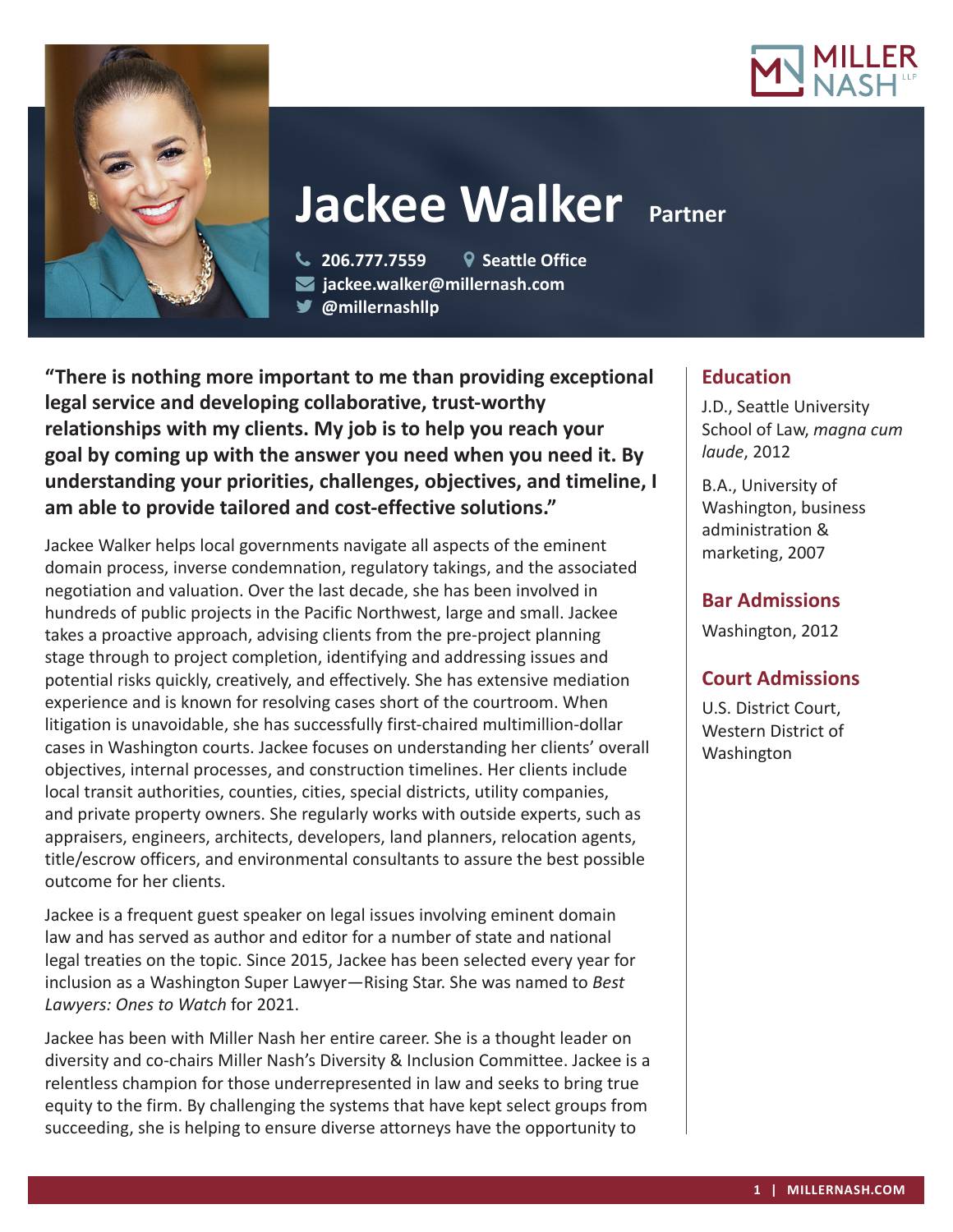

flourish, and are sufficiently recognized and compensated for their contributions. Jackee provides strategic DEI leadership, develops key initiatives, provides hiring and promotion oversight, and mentors diverse attorneys.

Jackee is also an executive board member of the Loren Miller Bar Association.

## **Professional Activities**

- **International Right of Way Association, Puget Sound Chapter, board member**
- **E** Loren Miller Bar Association, executive board member
- King County Bar Association, member
- Washington State Bar Association, member
- American Bar Association, Litigation Section, board member
- King County Partnership for Youth Justice, chairperson, 2007-2014

## **Representative Experience**

#### **Transit Authorities**

- Serves as outside eminent domain counsel for Sound Transit providing comprehensive guidance on all aspects of eminent domain and inverse condemnation, as well as litigating disputes when they arise. Successfully represented Sound Transit in obtaining settlements in hundreds of condemnation matters in Pierce, King, and Snohomish Counties, including acquisitions for the following light rail links:
	- South Link
	- Tacoma Link
	- University Link
	- Capitol Hill Link
	- Northgate Link
	- East Link
	- Lynnwood Link
	- Federal Way Link
	- Downtown Redmond Link

#### **Municipalities**

- Regularly works with the City of Ferndale in connection with its capital projects to maintain and improve city infrastructure. Provides counsel on pre-project planning, pre-filing negotiations, ordinances authorizing eminent domain, final action requirements, eminent domain filings, and dispute resolution. Advised city or handled condemnation actions for the following city projects:
	- Washington Street, Main Street to Vista Drive Project—Represented City in a condemnation of property rights for a road-widening project. Case involved complex valuation issues and an adverse possession dispute. Settled at mediation for \$120,000 less than the owner's just compensation evidence.
	- Thorton Street Overpass
	- Gateway Stormwater Improvement/Main Street LaBounty Drive Roundabout Project
	- Church Road
	- Main Street Improvement Project
- Provided pre-condemnation and final action advice in connection with acquisition of right-of-way interests and construction easements necessary for the City of Federal Way's Transportation Improvement Plan.
- Provided pre-condemnation and final action advice on O&M Road Project and helped the City of Kennewick reach settlement in advance of filing an eminent domain petition.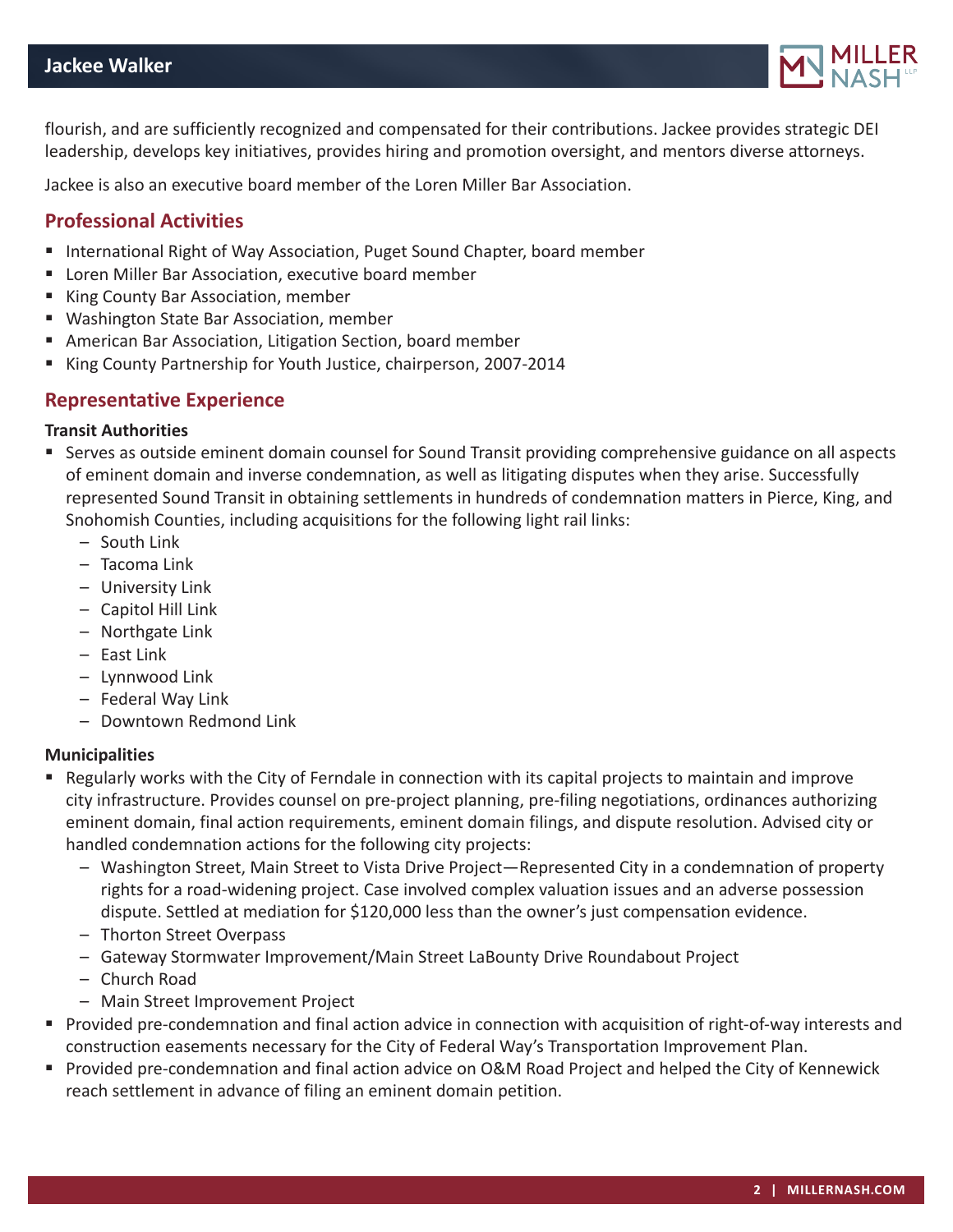

#### **Oil & Gas Companies**

**EXECT** Represented Olympic Pipe Line Company navigating final action procedures and condemning demolition of an occupied residential structure illegally constructed above active pipeline. Advised pipeline though the entire eminent process and helped the pipeline reach settlement shortly after filing an eminent domain petition.

#### **Public Utilities**

**• Represented Clark County PUD in navigating final action procedures and pre-condemnation of transmission** easement.

#### **Fire Districts**

**• Represented King County Fire District #2 in condemnation of adjacent property for fire station expansion** project. Jury returned a just compensation verdict matching fire district's valuation and was less than its pretrial settlement offer. No fees or costs were awarded to property owner.

#### **Property Owners**

**•** Represented large commercial property owner in connection with the City of Bellevue's NE 4th Extension Improvements.

#### **Trial Experience**

Jackee has been trying cases to juries and the bench for more than a decade. She is a skilled trial attorney and has first-chaired complex, multimillion-dollar cases helping shape eminent domain law in Washington. Because of her vast experience of trying cases, she understands it's a completely different atmosphere, and is better able to make accurate jury-value predictions and assess settlement.

- Successfully tried a six-week virtual condemnation bench trial for Sound Transit to acquire property rights needed to construct the Federal Way Link Extension. The trial involved ten experts, a number of complex legal issues regarding conversion of a motel to apartments, and a valuation dispute of millions in just compensation. The court awarded just compensation matching Sound Transit's valuation evidence and was less than its pretrial settlement offer. No fees or costs awarded to property owner. (2020, Bench Trial - Singh)
- Successfully represented Sound Transit in a multi-day condemnation trial to acquire property rights needed to construct the Federal Way Link Extension. The trial involved a dispute over the highest and best use of the property and the court awarded just compensation matching Sound Transit's valuation evidence of more than \$1 million less than owner's just compensation. No fees or costs awarded to property owner. (2019, Bench Trial - Ingersoll)
- Member of trial team that successfully represented Sound Transit in a multi-week condemnation trial for the Lynwood Link Extension. The trial involved a dispute over whether or not Sound Transit's light rail station specially benefited the property due to proximity and an upzone. The jury determined the property was specially benefitted by light rail and returned verdict matching Sound Transit's valuation evidence and \$1.4 million less than the owner's valuation. No fees or costs awarded to property owner. (2018, 12-Person Jury Trial – Maxwell)
- Member of trial team that successfully represented Sound Transit in a multi-week condemnation trial for the East Link Extension. The trial involved a dispute over whether or not Sound Transit's light rail station specially benefited the adjacent property due to proximity. The jury determined the property was specially benefitted by light rail and returned a verdict that did not exceed Sound Transit's pretrial settlement offer. No fees or costs awarded to property owner. (2018, 12-Person Jury Trial - Safeway)
- Successfully represented Sound Transit in condemnation trial for the East Link Extension. The trial involved a dispute over project influence, capitalization rates, and special benefits. The court awarded just compensation that did not exceed Sound Transit's pretrial settlement offer. No fees or costs awarded to property owner. (2015, Bench Trial – PS Business Park)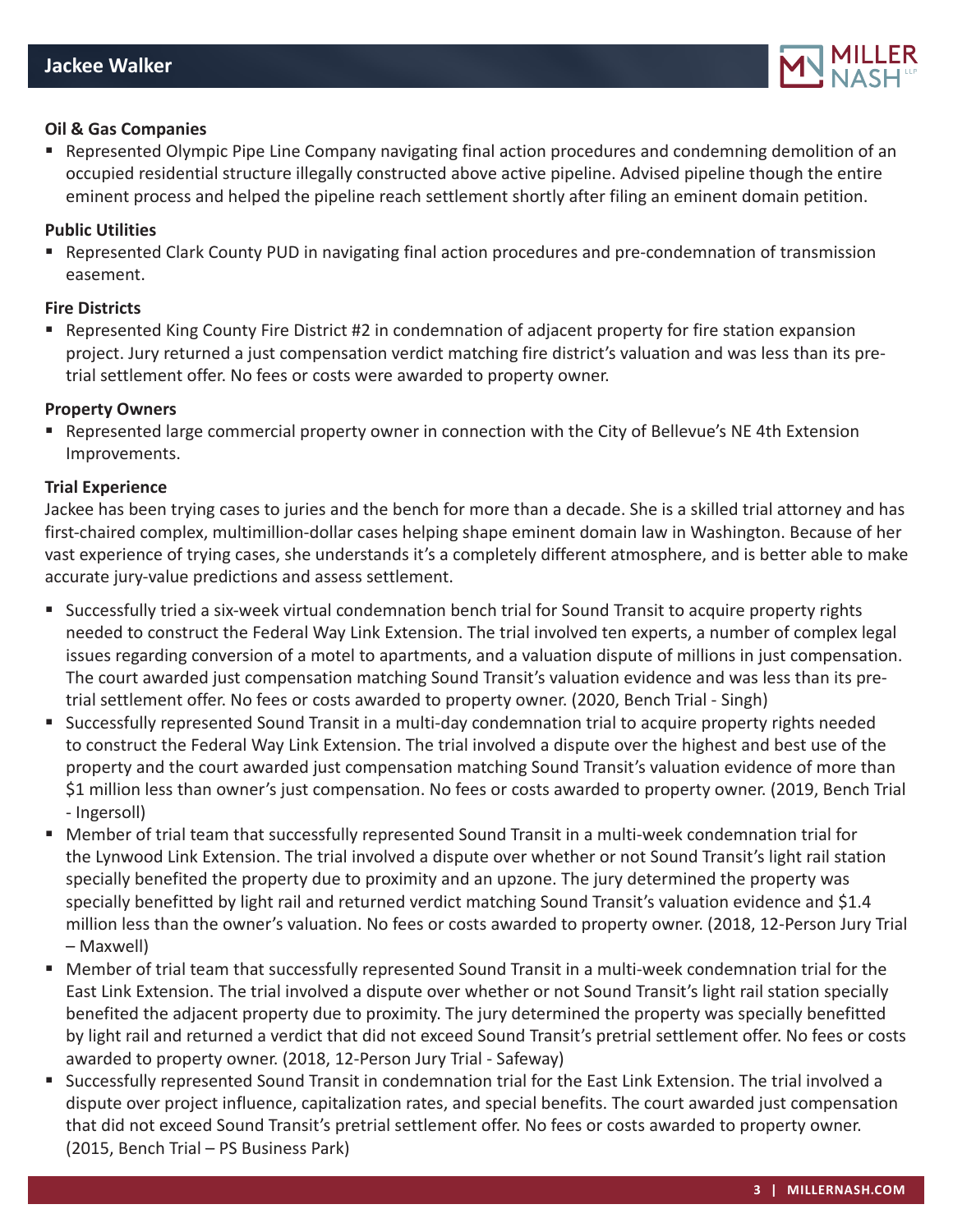

- Successfully represented Sound Transit in condemnation of a tunnel easement for the Roosevelt Station. The court awarded just compensation matching Sound Transit's valuation evidence and was less than its pre-trial settlement offer. No fees or costs awarded to property owner. (2014, Bench Trial – Tacey Miller)
- Successfully represented Sound Transit in a 3-week condemnation trial for the South Link Airport to 200th Street light rail project. The trial involved a value dispute over damages to the remainder property, offsite impacts, and business damages. The jury returned a verdict for nearly \$1.5 million less than the owner's just compensation evidence. (2013, 12-Person Jury Trial – Hospitality First)
- Member of trial team that represented Sound Transit in multi-week condemnation trial for its South Link Airport to 200th Street light rail project. The trial involved a number of complex legal issues regarding the valuation of temporary easements, franchise requirements, and reducing the scope of the acquisition at trial. The jury returned a verdict in less than two hours that matched Sound Transit's valuation and did not exceed Sound Transit's pretrial settlement offer. No fees or costs awarded to property owner. (2013, 12-Person Jury Trial – Airport Investment)
	- The property owner appealed this result to the Supreme Court. The Court ruled in Sound Transit's favor concluding Sound Transit's settlement offer was timely, which was not rendered ineffective by subsequent revisions to reduce the impact of its temporary construction easement.
- Successfully represented King County Fire District No. 2 in condemnation of adjacent property for fire station expansion project. The jury returned a just compensation verdict matching King County's valuation and was less than the fire district's pre-trial settlement offer. No fees or costs awarded to property owner. (2010, 6-person Jury Trial)

## **Publications**

 "Washington Lawyers Practice Manual," King County Bar Association, *Part Eighteen: Eminent Domain*, coeditor (2012-2017 edits, 2004 original materials)

### **Presentations**

- "Stories from the Trenches: What Appraisers Need to Know About Larger Parcels and the Unit Rule," Appraisal Institute Seattle Chapter, Fall Conference (Sept. 2019)
- "Stories from the Trenches: What an Appraiser Should Know About Special Benefits and Private Covenants," Appraisal Institute Seattle Chapter, Fall Conference (Oct. 2018)
- "Understanding Utility Easements and Rights of Way," HalfMoon Education, Inc., Washington Easements, Rights-of-Way, and Eminent Domain (Feb. 2018)
- "Eminent Domain Mock Trial," International Right of Way Association Puget Sound Chapter (Sept. 2017)
- "At Trial–What Can Appraisers Do to Help the Attorney and the Client," Appraisal Institute Seattle Chapter, Fall Conference (Oct. 2015)
- "Presenting and Defending Your Expert Opinion at Trial," International Right of Way Association, Education Conference (June 2015)
- "Preparing for Mediation," The Seminar Group, Suing and Defending Government Seminar (May 2014)
- "Reviewing an Appraisal," Appraisal Institute Seattle Chapter, Fall Real Estate Conference (Oct. 2013)

# **Recognition & Honors**

- Selected for inclusion in Best Lawyers: Ones to Watch
	- Commercial Litigation, 2021-present
	- Eminent Domain and Condemnation Law, 2021-present
- Selected for inclusion as a Washington Super Lawyer—Rising Star, 2015-present